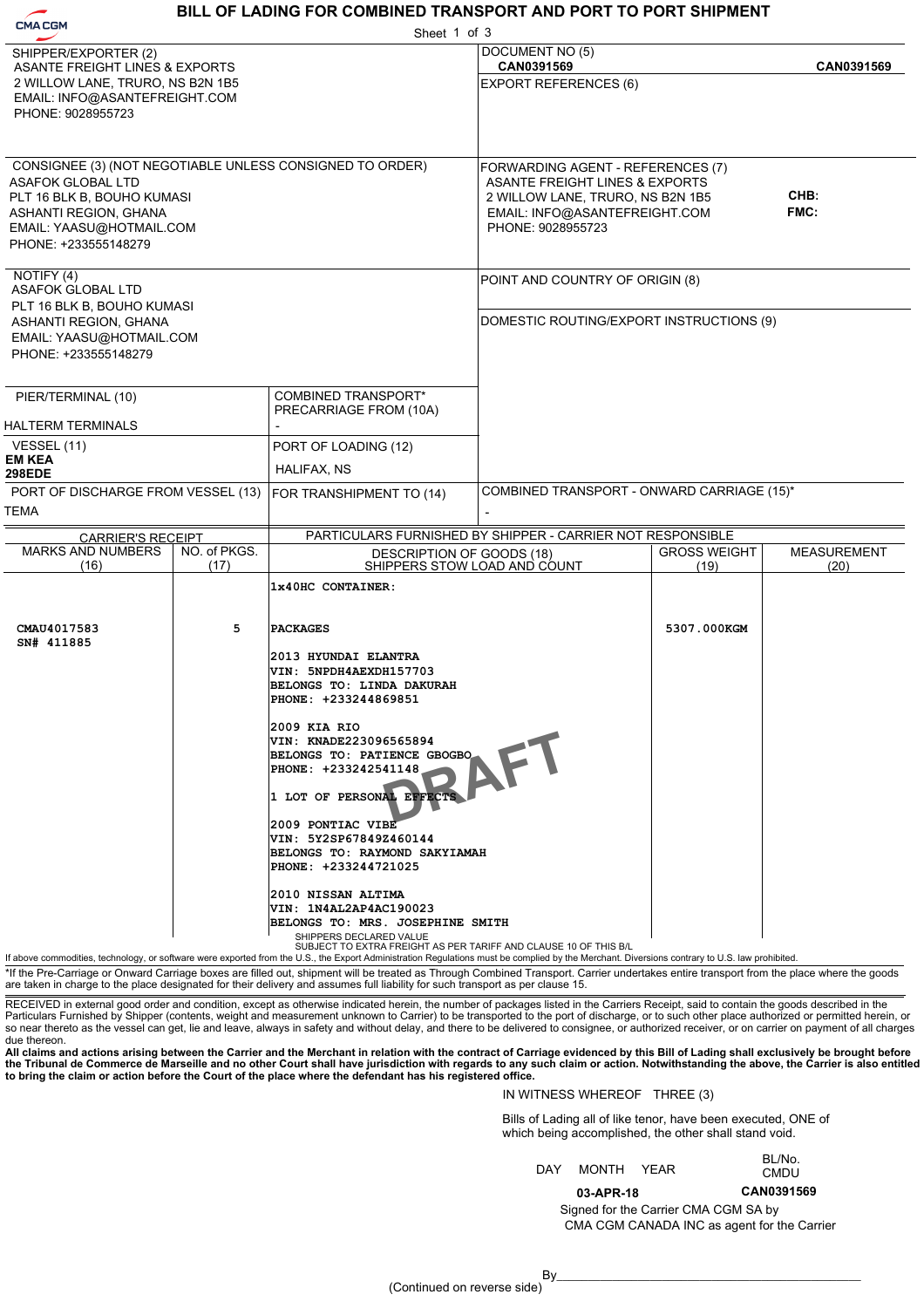### **BILL OF LADING FOR COMBINED TRANSPORT AND PORT TO PORT SHIPMENT**

| <b>CMACGM</b>                                                                                                                                                                                   |      | Sheet 2 of 3                                                                                                                                                                                                                                                                                                                                                                                                                                                                                                                                                                                                                                                                                                                                                                                                                                                                                                                                                            |                                                                                                                                                               |                     |                    |
|-------------------------------------------------------------------------------------------------------------------------------------------------------------------------------------------------|------|-------------------------------------------------------------------------------------------------------------------------------------------------------------------------------------------------------------------------------------------------------------------------------------------------------------------------------------------------------------------------------------------------------------------------------------------------------------------------------------------------------------------------------------------------------------------------------------------------------------------------------------------------------------------------------------------------------------------------------------------------------------------------------------------------------------------------------------------------------------------------------------------------------------------------------------------------------------------------|---------------------------------------------------------------------------------------------------------------------------------------------------------------|---------------------|--------------------|
| SHIPPER/EXPORTER (2)                                                                                                                                                                            |      |                                                                                                                                                                                                                                                                                                                                                                                                                                                                                                                                                                                                                                                                                                                                                                                                                                                                                                                                                                         | DOCUMENT NO (5)                                                                                                                                               |                     |                    |
| <b>ASANTE FREIGHT LINES &amp; EXPORTS</b><br>2 WILLOW LANE, TRURO, NS B2N 1B5<br>EMAIL: INFO@ASANTEFREIGHT.COM<br>PHONE: 9028955723                                                             |      |                                                                                                                                                                                                                                                                                                                                                                                                                                                                                                                                                                                                                                                                                                                                                                                                                                                                                                                                                                         | CAN0391569<br><b>EXPORT REFERENCES (6)</b>                                                                                                                    |                     | CAN0391569         |
| CONSIGNEE (3) (NOT NEGOTIABLE UNLESS CONSIGNED TO ORDER)<br><b>ASAFOK GLOBAL LTD</b><br>PLT 16 BLK B, BOUHO KUMASI<br>ASHANTI REGION, GHANA<br>EMAIL: YAASU@HOTMAIL.COM<br>PHONE: +233555148279 |      |                                                                                                                                                                                                                                                                                                                                                                                                                                                                                                                                                                                                                                                                                                                                                                                                                                                                                                                                                                         | FORWARDING AGENT - REFERENCES (7)<br>ASANTE FREIGHT LINES & EXPORTS<br>2 WILLOW LANE, TRURO, NS B2N 1B5<br>EMAIL: INFO@ASANTEFREIGHT.COM<br>PHONE: 9028955723 |                     | CHB:<br>FMC:       |
| NOTIFY (4)<br><b>ASAFOK GLOBAL LTD</b><br>PLT 16 BLK B, BOUHO KUMASI                                                                                                                            |      |                                                                                                                                                                                                                                                                                                                                                                                                                                                                                                                                                                                                                                                                                                                                                                                                                                                                                                                                                                         | POINT AND COUNTRY OF ORIGIN (8)                                                                                                                               |                     |                    |
| ASHANTI REGION, GHANA<br>EMAIL: YAASU@HOTMAIL.COM<br>PHONE: +233555148279                                                                                                                       |      |                                                                                                                                                                                                                                                                                                                                                                                                                                                                                                                                                                                                                                                                                                                                                                                                                                                                                                                                                                         | DOMESTIC ROUTING/EXPORT INSTRUCTIONS (9)                                                                                                                      |                     |                    |
| PIER/TERMINAL (10)                                                                                                                                                                              |      | COMBINED TRANSPORT*<br>PRECARRIAGE FROM (10A)                                                                                                                                                                                                                                                                                                                                                                                                                                                                                                                                                                                                                                                                                                                                                                                                                                                                                                                           |                                                                                                                                                               |                     |                    |
| <b>HALTERM TERMINALS</b><br>VESSEL (11)                                                                                                                                                         |      | PORT OF LOADING (12)                                                                                                                                                                                                                                                                                                                                                                                                                                                                                                                                                                                                                                                                                                                                                                                                                                                                                                                                                    |                                                                                                                                                               |                     |                    |
| <b>EM KEA</b>                                                                                                                                                                                   |      | HALIFAX, NS                                                                                                                                                                                                                                                                                                                                                                                                                                                                                                                                                                                                                                                                                                                                                                                                                                                                                                                                                             |                                                                                                                                                               |                     |                    |
| <b>298EDE</b><br>PORT OF DISCHARGE FROM VESSEL (13)                                                                                                                                             |      |                                                                                                                                                                                                                                                                                                                                                                                                                                                                                                                                                                                                                                                                                                                                                                                                                                                                                                                                                                         | COMBINED TRANSPORT - ONWARD CARRIAGE (15)*                                                                                                                    |                     |                    |
| TEMA                                                                                                                                                                                            |      | FOR TRANSHIPMENT TO (14)                                                                                                                                                                                                                                                                                                                                                                                                                                                                                                                                                                                                                                                                                                                                                                                                                                                                                                                                                |                                                                                                                                                               |                     |                    |
|                                                                                                                                                                                                 |      |                                                                                                                                                                                                                                                                                                                                                                                                                                                                                                                                                                                                                                                                                                                                                                                                                                                                                                                                                                         |                                                                                                                                                               |                     |                    |
| PARTICULARS FURNISHED BY SHIPPER - CARRIER NOT RESPONSIBLE<br><b>CARRIER'S RECEIPT</b><br><b>MARKS AND NUMBERS</b><br>NO. of PKGS.                                                              |      |                                                                                                                                                                                                                                                                                                                                                                                                                                                                                                                                                                                                                                                                                                                                                                                                                                                                                                                                                                         | DESCRIPTION OF GOODS (18)                                                                                                                                     | <b>GROSS WEIGHT</b> | <b>MEASUREMENT</b> |
| (16)                                                                                                                                                                                            | (17) | SHIPPERS STOW LOAD AND COUNT                                                                                                                                                                                                                                                                                                                                                                                                                                                                                                                                                                                                                                                                                                                                                                                                                                                                                                                                            | (19)                                                                                                                                                          | (20)                |                    |
|                                                                                                                                                                                                 |      | PHONE: +233244262514                                                                                                                                                                                                                                                                                                                                                                                                                                                                                                                                                                                                                                                                                                                                                                                                                                                                                                                                                    |                                                                                                                                                               |                     |                    |
|                                                                                                                                                                                                 |      | HS CODE: 870310                                                                                                                                                                                                                                                                                                                                                                                                                                                                                                                                                                                                                                                                                                                                                                                                                                                                                                                                                         |                                                                                                                                                               |                     |                    |
|                                                                                                                                                                                                 |      | CAED:01S586PC775620180300060                                                                                                                                                                                                                                                                                                                                                                                                                                                                                                                                                                                                                                                                                                                                                                                                                                                                                                                                            |                                                                                                                                                               |                     |                    |
|                                                                                                                                                                                                 |      |                                                                                                                                                                                                                                                                                                                                                                                                                                                                                                                                                                                                                                                                                                                                                                                                                                                                                                                                                                         |                                                                                                                                                               |                     |                    |
|                                                                                                                                                                                                 |      | <b>FREIGHT PREPAID</b>                                                                                                                                                                                                                                                                                                                                                                                                                                                                                                                                                                                                                                                                                                                                                                                                                                                                                                                                                  | TOTAL                                                                                                                                                         | 5307.000KGM         |                    |
|                                                                                                                                                                                                 | 5    |                                                                                                                                                                                                                                                                                                                                                                                                                                                                                                                                                                                                                                                                                                                                                                                                                                                                                                                                                                         |                                                                                                                                                               |                     |                    |
| SHIPPERS STOW, LOAD AND COUNT / F C<br>T H C AT DESTINATION PAYABLE BY CONSIGNEES AS PER LINE/PORT TARIFF<br>THE ACCOUNT OF THE MERCHANT.                                                       |      | CARRIER IS NOT RESPONSIBLE FOR ANY ERROR, OMI\$SION OR DISCREPANCIES WITH REGARD TO THE IDF NUMBERS AND THE<br>RESPONSIBILITY REMAINS WITH THE MERCHANT/IMPORTER. ANY FINES OR PENALTIES LEVIED AGAINST THE CARRIER ARE FOR<br>SHIPPERS DECLARE THAT THE LINE, SHIP, SHIPPING COMPANY AND THEIR AGENTS ARE NOT RESPONSIBLE FOR FINES,                                                                                                                                                                                                                                                                                                                                                                                                                                                                                                                                                                                                                                   |                                                                                                                                                               |                     |                    |
| RULES, 2004.<br>CGM.COM, OR IN ANY OF CMA CGM AGENCY                                                                                                                                            |      | PENALTIES AND/OR ANY OTHER CONSEQUENCE THAT MAY RESULT FROM ERRONEOUSLY SHIPPING AN OVER AGE VEHICLE.<br>FOR THE PURPOSE OF THE PRESENT CARRIAGE, CLAU\$E 14(2) SHALL EXCLUDE THE APPLICATION OF THE YORK/ANTWERP<br>DEMURRAGE AND DETENTION PAYABLE BY THE MERCHANT AS PER CMA CGM TARIFF AVAILABLE ON THE WEB SITE WWW.CMA-                                                                                                                                                                                                                                                                                                                                                                                                                                                                                                                                                                                                                                           |                                                                                                                                                               |                     |                    |
|                                                                                                                                                                                                 |      | MIS-DECLARATION OF CARGO WEIGHT ENDANGERS CREW, PORT WORKERS AND VESSELS' SAFETY. YOUR CARGO MAY BE<br>WEIGHED AT ANY PLACE AND TIME OF CARRIAGE AND ANY MIS-DECLARATION WILL EXPOSE YOU TO CLAIMS FOR ALL<br>LOSSES, EXPENSES OR DAMAGES WHATSOEVER RESULTING THEREOF AND BE SUBJECT TO FREIGHT SURCHARGE.                                                                                                                                                                                                                                                                                                                                                                                                                                                                                                                                                                                                                                                             |                                                                                                                                                               |                     |                    |
| consent to the possible carriage of the Goods on the deck of any vessel.                                                                                                                        |      | The Shipper acknowledges that the Carrier may carry the Goods identified in this Bill of Lading on the deck<br>of any vessel and in taking remittance of this Bill of Lading the Merchant (including the Shipper, the<br>Consignee and the Holder of the Bill of Lading, as the case may be) confirms his express acceptance of all<br>the terms and conditions of this Bill of Lading and expressly confirms his unconditional and irrevocable                                                                                                                                                                                                                                                                                                                                                                                                                                                                                                                         |                                                                                                                                                               |                     |                    |
|                                                                                                                                                                                                 |      | SHIPPERS DECLARED VALUE<br>SUBJECT TO EXTRA FREIGHT AS PER TARIFF AND CLAUSE 10 OF THIS B/L                                                                                                                                                                                                                                                                                                                                                                                                                                                                                                                                                                                                                                                                                                                                                                                                                                                                             |                                                                                                                                                               |                     |                    |
|                                                                                                                                                                                                 |      | If above commodities, technology, or software were exported from the U.S., the Export Administration Regulations must be complied by the Merchant. Diversions contrary to U.S. law prohibited.<br>*If the Pre-Carriage or Onward Carriage boxes are filled out, shipment will be treated as Through Combined Transport. Carrier undertakes entire transport from the place where the goods<br>are taken in charge to the place designated for their delivery and assumes full liability for such transport as per clause 15.                                                                                                                                                                                                                                                                                                                                                                                                                                            |                                                                                                                                                               |                     |                    |
| due thereon.                                                                                                                                                                                    |      | RECEIVED in external good order and condition, except as otherwise indicated herein, the number of packages listed in the Carriers Receipt, said to contain the goods described in the<br>Particulars Furnished by Shipper (contents, weight and measurement unknown to Carrier) to be transported to the port of discharge, or to such other place authorized or permitted herein, or<br>so near thereto as the vessel can get, lie and leave, always in safety and without delay, and there to be delivered to consignee, or authorized receiver, or on carrier on payment of all charges<br>All claims and actions arising between the Carrier and the Merchant in relation with the contract of Carriage evidenced by this Bill of Lading shall exclusively be brought before<br>the Tribunal de Commerce de Marseille and no other Court shall have jurisdiction with regards to any such claim or action. Notwithstanding the above, the Carrier is also entitled |                                                                                                                                                               |                     |                    |

### IN WITNESS WHEREOF THREE (3)

**03-APR-18**

Bills of Lading all of like tenor, have been executed, ONE of which being accomplished, the other shall stand void.

| DAY . | MONTH YEAR |  |  | BL/No.<br>CMDU |
|-------|------------|--|--|----------------|
|-------|------------|--|--|----------------|

| CAN0391569 |
|------------|
|------------|

CMA CGM CANADA INC as agent for the Carrier Signed for the Carrier CMA CGM SA by